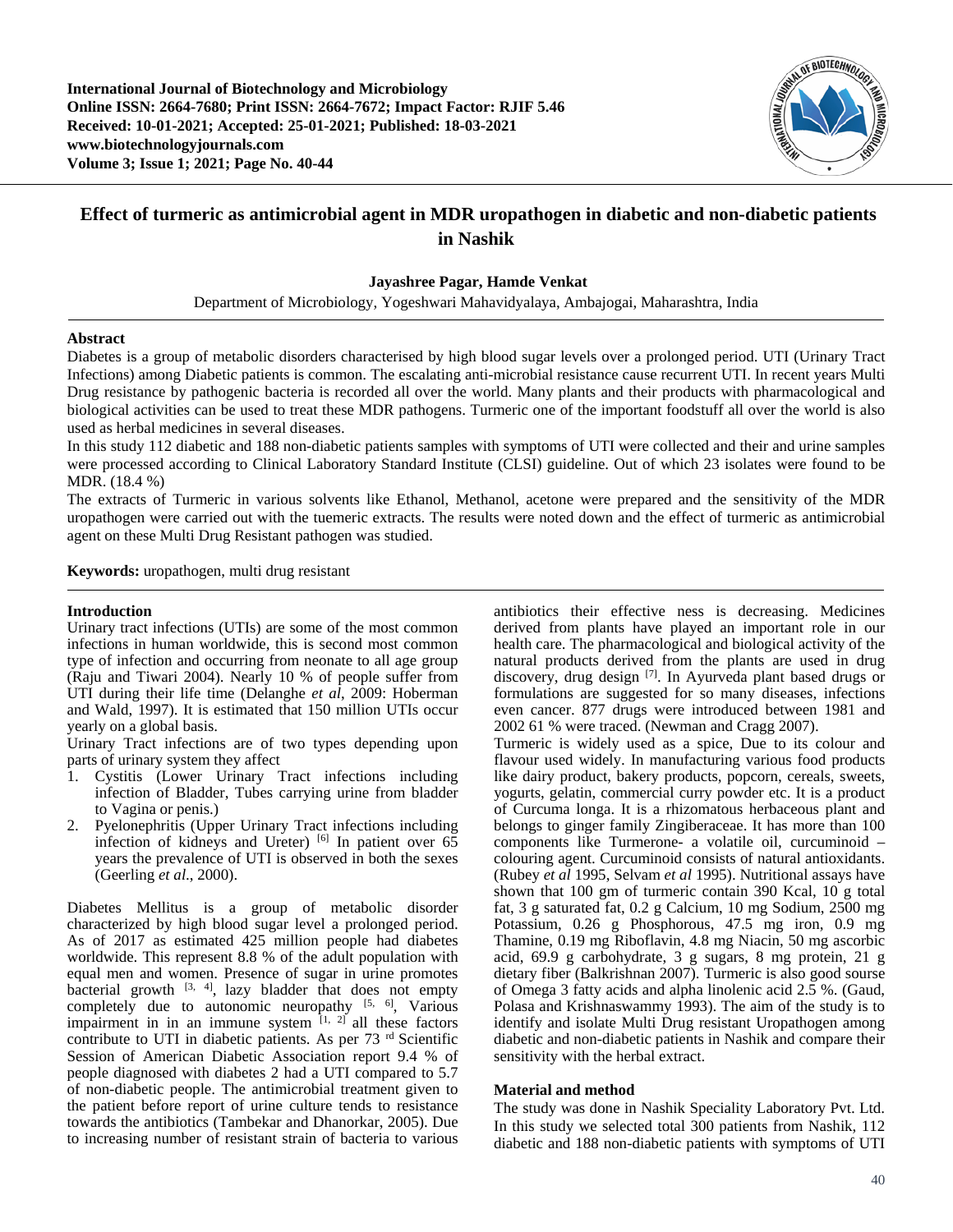and collected their Midstream urine samples. All samples received in the laboratory guidelines were processed according to Clinical Laboratory Standard Institute (CLSI). Antimicrobial susceptibility Pattern was determined by disc diffusion method. The turmeric powder and raw turmeric tuber was collected. The turmeric tuber was disinfected with 0.5 % Mercuric chloride solution, washed with strrrile distilled water, It was crushed and the juice was extracted. The crude extract was done in various solvents (aqueous, Methanol, Ethanol, Acetone in 1: 10 proportion. Soaked sample were kept in rotary shaker

Overnight maintained at constant speed of 150 rpm in airtight glass bottles. After 24 hrs of soaking, sample were filtered through Whatman no 1 filter paper. Sterile Disc were soaked in the extract and dried. The sensitivity of MDR uropathogen were tested against these disc soaked in turmeric extract along with the negative cotrols (Disc soaked and dried in solvents) By Kirby Bauer Method (Chattapadhyay *et al*., 2007) The results were noted.

### **Results and Conclusions**

### **a. Isolation of pathogens from UTI Patient.**

Total 112 pathogens isolated from Dibetic patients suffering from Urinary Tract Infection. Morphological, cultural and some biochemical characters were studied and tentatively identified up to genus level. These cultures periodically subcultured on Nutrient Agar slants. Out of which 23 isolates were found to be MDR.

### **b. Preparation of turmeric extract.**

Turmeric oil extract was isolated as described in Funk *et al*. (2010) with some modification. About 1.00 g of dried powdered was mixed 500 ml each of distilled water, Ethanol, methanol, and Acetone in flasks separately and kept at room temperature for 7 days. During this period, shaking of the flasks was performed daily. The solvent soluble compounds were filtered using double filter paper (Whatman™). Fresh solvents were added into the used plant material and the process was repeated three times. The filtered solutions containing plant compounds were dried by rotary evaporator.

## **c. Antimicrobial activity of turmeric extract by disk diffusion susceptibility method**

The antibacterial activity of different solvent extracted samples of turmeric was carried by disc diffusion assay as described in Bauer *et al*. (1966). Briefly, for disc diffusion assay, filter paper discs (Whatman no. 1) of 8 mm diameter were prepared and sterilized. Using sterile forceps, these discs were aseptically placed over nutrient agar plates seeded with the respective test microorganisms. Two different concentrations of turmeric extracts/oil (6 and 12 μg in DMSO) were aseptically transferred to these discs. The plates were incubated in an upright position at 37 °C for 24 h. The diameters of inhibition zones (in mm) were measured. The data was used for calculating percent inhibition of growth. For this study we collected samples from 300 patients in Nashik having symptoms of UTI, including 112 diabetic and 188 non-Diabetic. According to Faisal Abdullah *et al* (2017) UTI are most common infection seen in diabetic patient. Among these 112 diabetic patients, 59 were suffering from UTI (52.67 %). Chaudhary *et al*, (2014)<sup>[9]</sup> mentioned E. coli to be a most frequent uropathogen In diabetic patients. Also Shill *et al* (2010) also stated E.coli to be the commonest uropathogen in diabetic patient followed by Klebsiella and Streptococcus. The pathogens we found are *E coli (57.6%), Enterobacter (3.4 %), Enteroccoccus (6.77%), Klebsiella (11.86%), Staphylococcus (8.47 %), Streptococcus (1.69 %), Candida sp (11.86 %), Morganella morganni (1.7%), Pseudomonas sp (5.08 %) and Citrobacter (1.7 %).*(As Shown in Chart no 1).Among 188 non- diabetic patients 66 patients (35.1 %) were suffering from UTI. The isolated pathogens from these samples were *E coli (40.9 %), Enterobacter (10.6 %), Staphylococcus (7.57 %), Streptococcus sp (3.03 %), Pseudomonas (7.57 %), Klebsiella (13.64 %), Candia (4.54 %) and Enterococcus (10.6 %) sp.* As shown in Chart no 2.The management of UTI is becoming measure problem due to increasing resistance of bacteria to various antibiotics use since decades (Gupt *et al* 2001.)

The response of the Uro-pathogen was noted to different antibiotics. (As shown in Table no 1& Table no 2) Good Sensitivity was observed in 102 uropathogen while 23 isolate were found to be MDR (18.4 %). (As shown in Chat 3)The MDR uropathogen were found to be resistant to all Turmeric extract in Various solvents. (As shown in the figure no 1

**Table and Figures**



**Fig 1:** Pie Chart showing the percentage of Uropathogen isolated from Urine of Diabetic patients.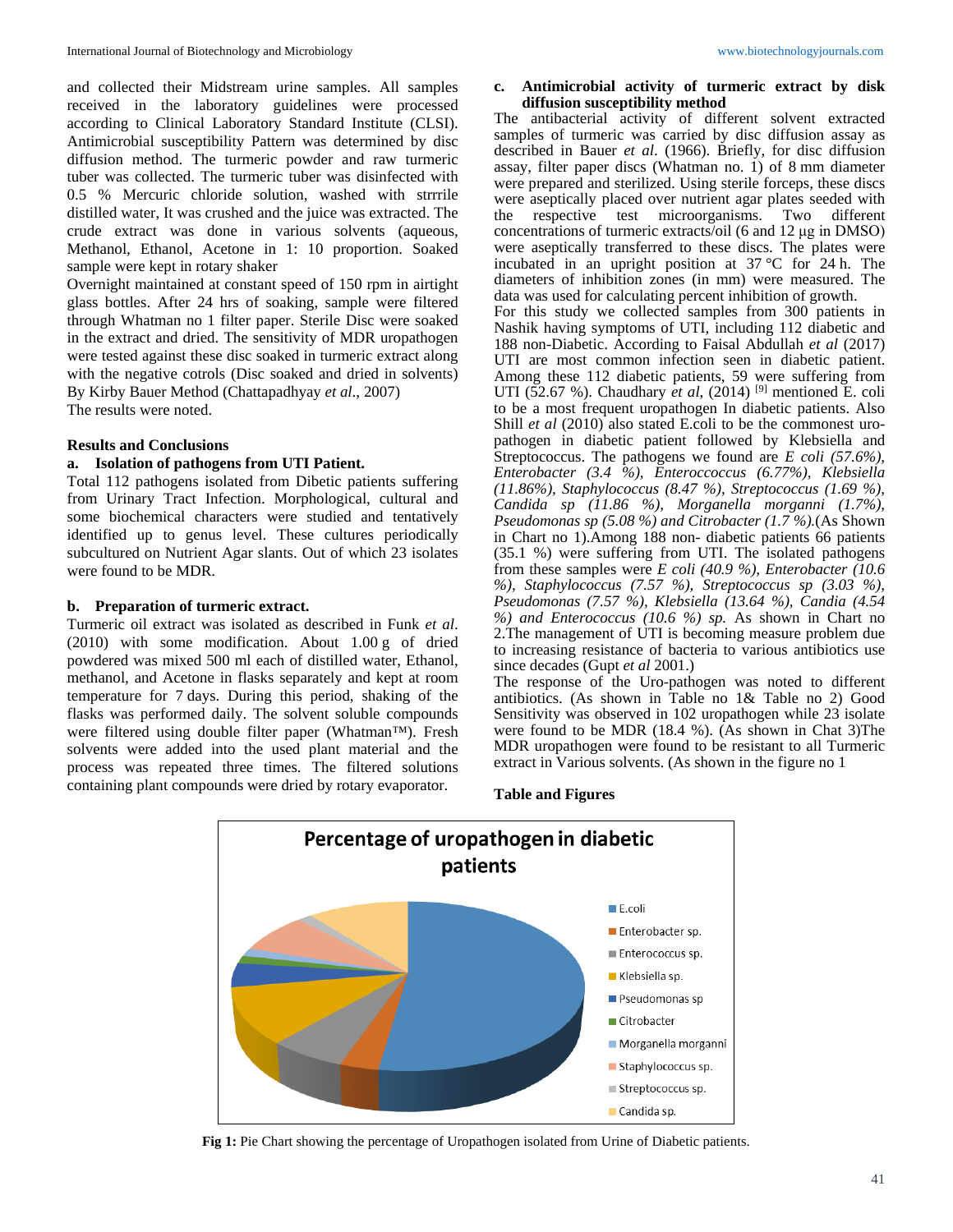

**Fig 2:** Pie Chart Showing Percentage of Uropathogen isolated from urine of non-diabetic patients.



**Fig 3:** Percentage of MDR. **Table 1:** Antibiotic resistance shown by Gram positive Bacteria

| <b>Antibiotics</b> | <b>AMK</b> | AMP | <b>AMOX/CLAV</b> |        |        |        |     |        |   |   | CEFO   CFZ   CEF   CLIN   COT   LEVO   LENO   MERO   OFL   TEI   NFT   VAN |   |              |    |   |
|--------------------|------------|-----|------------------|--------|--------|--------|-----|--------|---|---|----------------------------------------------------------------------------|---|--------------|----|---|
| Isolate            |            |     |                  |        |        |        |     |        |   |   |                                                                            |   |              |    |   |
| Ent. c 1           | ĸ          | ມ   |                  | ĸ      | R      |        |     |        |   |   |                                                                            |   |              |    |   |
| Ent. $c2$          | R.         | R   |                  | ĸ      | R      | R      |     |        |   |   |                                                                            |   | R            |    |   |
| Ent. $c3$          | R          | R   |                  | n      | D<br>ĸ | R      |     |        |   |   |                                                                            | v |              | ĸ  |   |
| Ent. $c4$          | R          | R   |                  | n<br>v | R      | D<br>ĸ |     | D<br>л |   | R |                                                                            | v | $\sim$<br>D. |    |   |
| Strepto            | R          | R   | $\cdot$          |        | R      | R      | IX. | ĸ      | N | R |                                                                            | ĸ | R            | ٠D | ĸ |
| Staph.1            | ĸ          | R   |                  |        | R      |        |     |        |   |   |                                                                            |   | R            |    |   |

Where AMK: Amikacin, AMP: Ampicillin, AMOX/CLAV: Amoxycillin/Clavulunic Acid, CEFO: Cefoparazone, CEF: Ceftazidine, CEF: Cefuraxime, CLIN: Clindamycin, COT: Cotrimoxazole, LEVO: Levofloxacin, LENO: Lenozolid, MERO: Meropenem

OFL: Ofloxacin, TEI: Teicoplannin, NFT: Nitrofurantoin, VAN: Vancomycin, R: Resistant, S: Sensitive, Ent. c: *Enterococcus*, Strepto: *Streptococcus*, Staph *: Staphylococcus.*

**Table 2:** Antibiotis resistant shown by MDR Gram negative bacteria.

| <b>Antibiotics AMK AMP</b> |  | AMOX/<br>CLAV |  |  | CEF   CFR   CFT   CFTR   COL   CO-TRI   DOXY   IMI   MERO   NET   NFT |   |  | Piper/<br>Tazo | OFL |
|----------------------------|--|---------------|--|--|-----------------------------------------------------------------------|---|--|----------------|-----|
| <b>Isolate</b>             |  |               |  |  |                                                                       |   |  |                |     |
| Ec                         |  |               |  |  |                                                                       |   |  |                |     |
| Ec <sub>2</sub>            |  |               |  |  |                                                                       | D |  |                |     |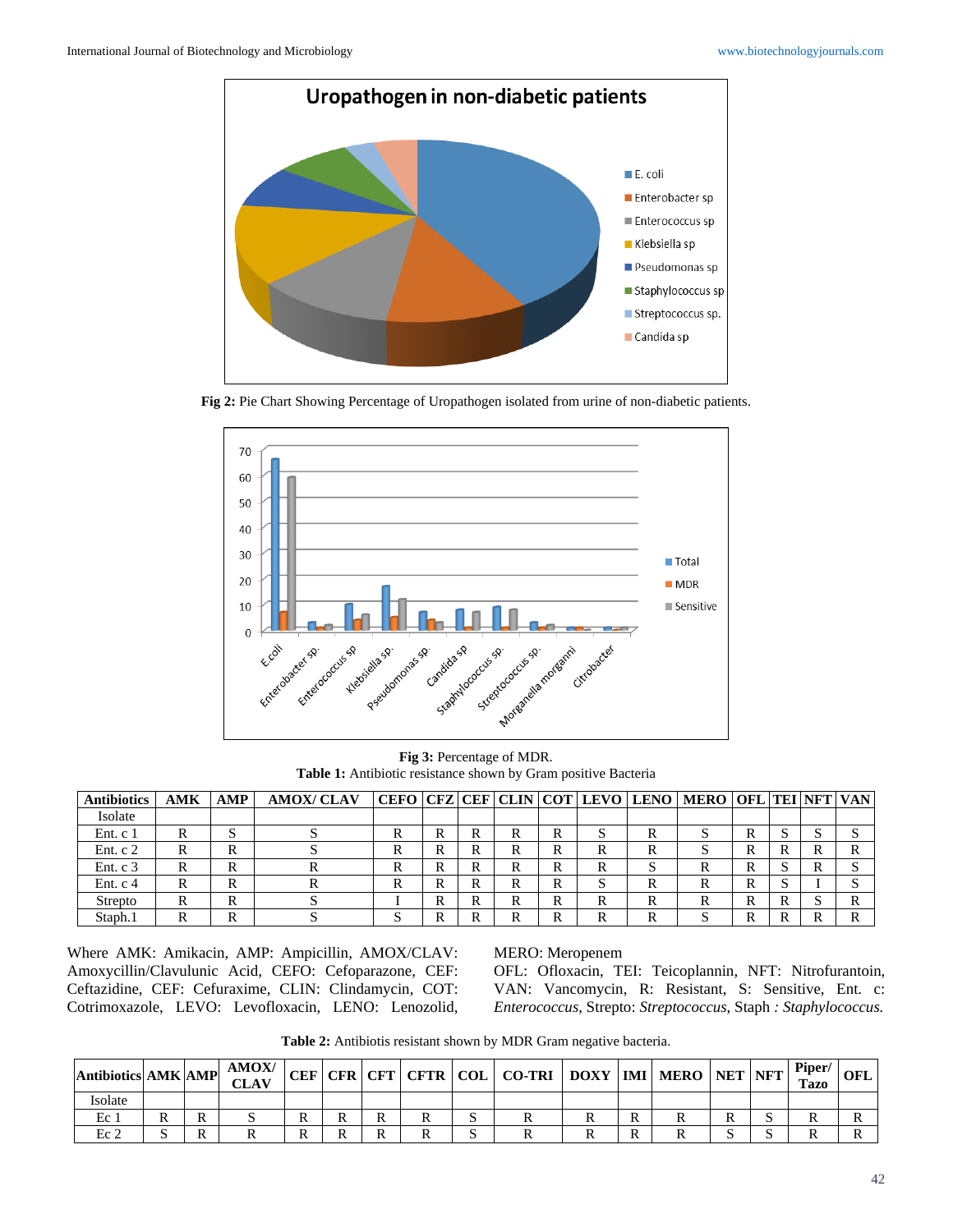| Ec <sub>3</sub> | R            | R | S           | R | R            | R            | R           | S       | R            | R            | R            | R | S            | S | R | R            |
|-----------------|--------------|---|-------------|---|--------------|--------------|-------------|---------|--------------|--------------|--------------|---|--------------|---|---|--------------|
| Ec <sub>4</sub> | R            | R | R           | S | $\sim$<br>S. | R            | $\mathbf R$ | S       | R            | R            | R            | R | R            |   | R | $\mathbb{R}$ |
| Ec <sub>5</sub> | R            | R | $\mathbf R$ | R | R            | R            | R           | S       | R            | R            | R            | R | S            | R | R | $\mathbb{R}$ |
| Ec <sub>6</sub> | S            | R | R           | R | R            | R            | R           | S       | R            | R            | R            | R | S            | R | R | R            |
| $Ec$ 7          | R            | R | R           | R | $\mathbb{R}$ | $\mathbb{R}$ | $\mathbf R$ | G<br>э. | R            | R            | R            | S | S            | S | R | $\mathbb{R}$ |
| Kl 1            | R            | R | R           | R | $\mathbf{R}$ | R            | S           | R       | R            | R            | R            | R | S            | S | R | R            |
| K12             | $\mathbb{R}$ | R | R           | R | $\mathbf{R}$ | R            | S           | R       | R            | $\mathbb{R}$ | $\mathbb{R}$ | R | $\mathbb{R}$ | R | R | $\mathbb{R}$ |
| K13             | R            | R | R           | R | $\mathbb{R}$ | R            | R           | S       | R            | R            | R            | R | S            | R | R | $\mathbb{R}$ |
| $Kl$ 4          | $\mathbb{R}$ | R | R           | R |              | R            | R           | R       | $\mathbb{R}$ | $\mathbb{R}$ | $\mathbb{R}$ | R | R            | R | R | $\mathbb{R}$ |
| $Kl$ 5          | S            | R | R           | R | $\mathbb{R}$ | R            | S           | R       | R            |              | R            | R | S            | R | R | $\mathbb{R}$ |
| Ps <sub>1</sub> | R            | R | S           | R | R            | R            | S           | R       | R            | R            | R            | R | R            | R | R | R            |
| Ps <sub>2</sub> | R            | R | R           | R | R            | R            | R           | S       | R            | R            | R            | R | S            | R | R | R            |
| Ps <sub>3</sub> | R            | R | R           | R | R            | R            | R           | S       | R            | R            | R            | R | R            | R | S | $\mathbb{R}$ |
| Ps <sub>4</sub> | R            | R | R           | R | R            | R            | R           | S       | R            | R            | R            | R | R            | R | R | R            |
| Entb            | R            | R | $\mathbf R$ | R | R            | R            | R           | S       | R            | R            | R            | R | R            | R | R | $\mathbb{R}$ |

Where Ec: E. coli, Kl: Klebsiella, Ps: Pseudomonas, Entb: Enterobacter.

AMK; Amikacin, AMP: Ampicillin, Amox/Clav:<br>Amoxycillin/Clavulunic Acid, CEF: Cefixime, CFT: Amoxycillin/Clavulunic Acid, CEF: Cefixime, CFT: Ceftazidine, CFTR: Ceftriaxone, COL: Colistin, CO-TRI: Cotrimoxazole, DOXY: Doxycycline, IMI: Imipenem, MERO: Meropenem,

NET: Netilmycin, NFT: Nitrofurantoin, PIPER/TAZO: Piperacillin /Tazobactum, OFL: Ofloxacin, R: Resistant, S: Sensitive.



**Fig 1:** showing resistance of MDR uropathogen to turmeric extract d

Where E: Tuemeric extract in Ethanol, M: Turmeric extract in Methanol, A: Turmeric extract in Acetone, EB: Ethanol blank, MB: Methanol blank, AB: Acetone Blank, DW: Aquous extract of turmeric, OH: Turmeric tuber extract Kl 2: MDR strain of Klebsiella sp.

### **Conclusion**

Our study exhibited a negligible antimicrobial activity of curcumin. The *in vitro* tests included over 23 bacterial species. To our knowledge, the minimum inhibitory concentrations (MICs) of this natural plant compound against planktonic forms of pathogens were determined for the first time. Similarly, the effects of curcumin on Escherichia coli, and Proteus mirabilis had not yet been studied

UTI is in diabetic patient is more 52.67 % while in nondiabetic patient it is 35.1.

E. coli was found to be more predominant uropathogen in diabetic and nonDiabetic patients. (48.8 %).

Among 125 uropathogen 23 were found to be MDR.

The MDR resistant uropathogen also show resistance to the extract of turmeric in

Various solvents. Our research does not end the scientific cycle on evaluation of curcumin activity, but it opens the scientific window to the genetic investigations

Further studies are needed using different food ingredient with medicinal values.

# **References**<br>1. "Urinary

- 1. "Urinary Tract Infection". CDC. April 17, 2015. Archived from the original on 22 February 2016. Retrieved, 2016.<br>Salvatore S.
- 2. Salvatore S. "Urinary tract infections in women". European Journal of Obstetrics, Gynecology, and Reproductive Biology. 2011; 156(2):131-6. Doi: 10. 1016/j.ejogrb.2011.01.028. PMID 21349630
- 3. Lane DR, Takhar SS. "Diagnosis and management of urinary tract infection and pyelonephritis". Emergency Medicine Clinics of North America. 2011; 29(3):539- 52. doi:10.1016/j.emc.2011.04.001. PMID 21782073.
- 4. Woodford HJ, George J. "Diagnosis and management of urinary infections in older people". Clinical Medicine. 2011; 11(1):80-3. Doi:10.7861/clinmedicine. 11-1-80. PMC 5873814. PMID 21404794.
- 5. Elsevier Study Guide for Pathophysiology (5 ed.). Health Sciences, 2013, 272. ISBN 9780323293181. Archived from the original on, 2016-02-16.
- 6. Abraham, Soman N, Miao. Yuxuan "The nature of immune responses to urinary tract infections". Nature Reviews. Immunology, 2015, 655-663. Doi: 10.1038/nri 3887.ISSN 1474-1733. PMC 4926313. PMI D 26388331.
- 7. Sievert DM, Ricks P, Edwards JR *et al*. "Antimicrobialresistant pathogens associated with healthcare-associated infections: summary of data reported to the National Healthcare Safety Network at the Centers for Disease Control and Prevention, 2009-2010". Infect Control Hosp Epidemiol. 2013; 34(1):1-14. Doi: 10.1086/668770.PMI D 23221186.
- 8. Chaudhary BL, Chandra C, Shukla S. "Bacteriology of UTI And Antibiotics Suceptibility Pattern Among Diabetic patients. International Journal of Bioassays. 2014; 3:3224-3227.